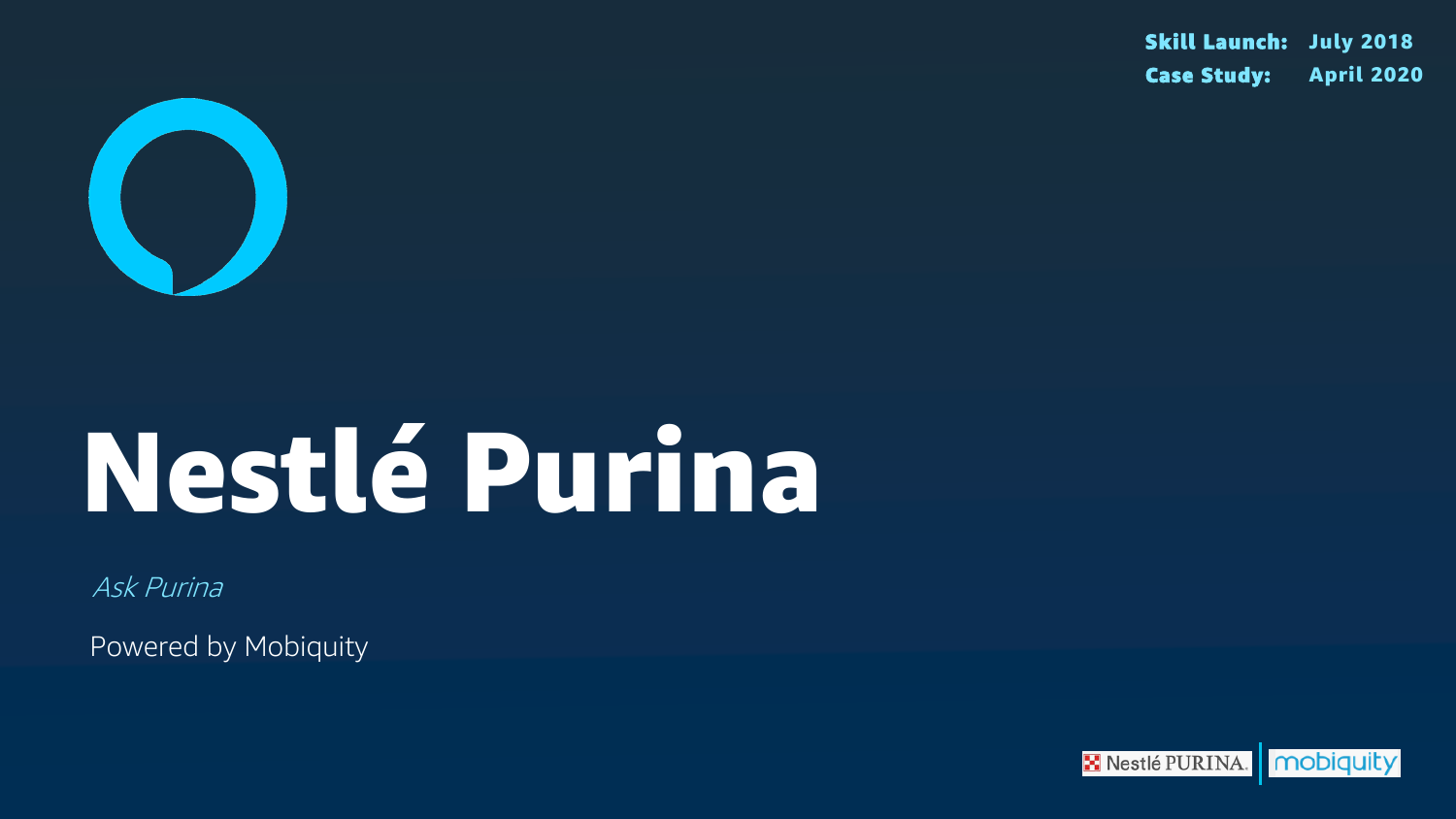# Problem

While many people are aware of the more common dog breeds, very few know their typical attributes and what breeds match their lifestyle or living situation. Besides how they look, choosing the right dog breed begins with their size, energy level, need for exercise, and allergies. New puppy owners need a lot of information to raise a healthy and well-socialized pet.

## **Opportunity**

# Case Study – Purina

Purina is a platinum sponsor of the National Dog Show and many dog lovers tune in. Smart speakers are often placed in the living room in proximity to their TVs. Purina saw an opportunity to educate potential new owners on all the dog breeds they might see and engender trust in their brand as a reliable source of information.

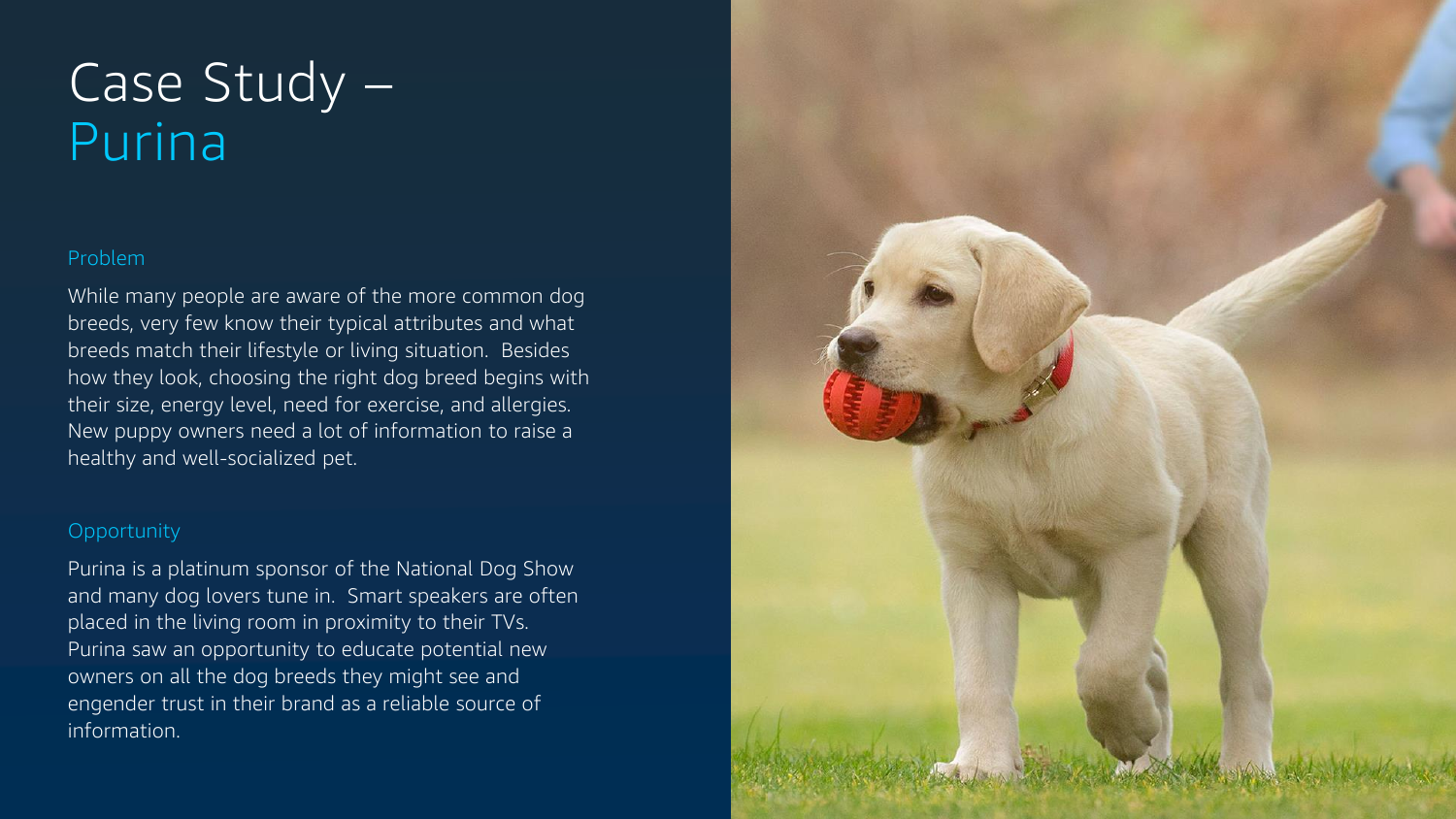# Case Study – Ask Purina

### **Solution**

The Ask Purina Alexa skill is available in the U.S. and the U.K. It was originally developed to provide a wealth of information on dog breeds. Aspiring dog owners can get quick access to a specific dog breed's attributes and search for one they like.

When thinking of dog ownership, you can narrow choices by filtering breeds by size, energy level, shedding or non shedding, hypoallergenic, and living situation. After specifying any of these attributes, you can browse the matching breeds and their features.

For the Amazon Echo Show launch, the Ask Purina skill was enhanced to add pictures of the dog breed.

In the U.K., Ask Purina was launched with the addition of helpful tips about raising a puppy to educate new owners and provide advice on a wide range of topics.

Alexa, **Ask Purina** for puppy training tips •



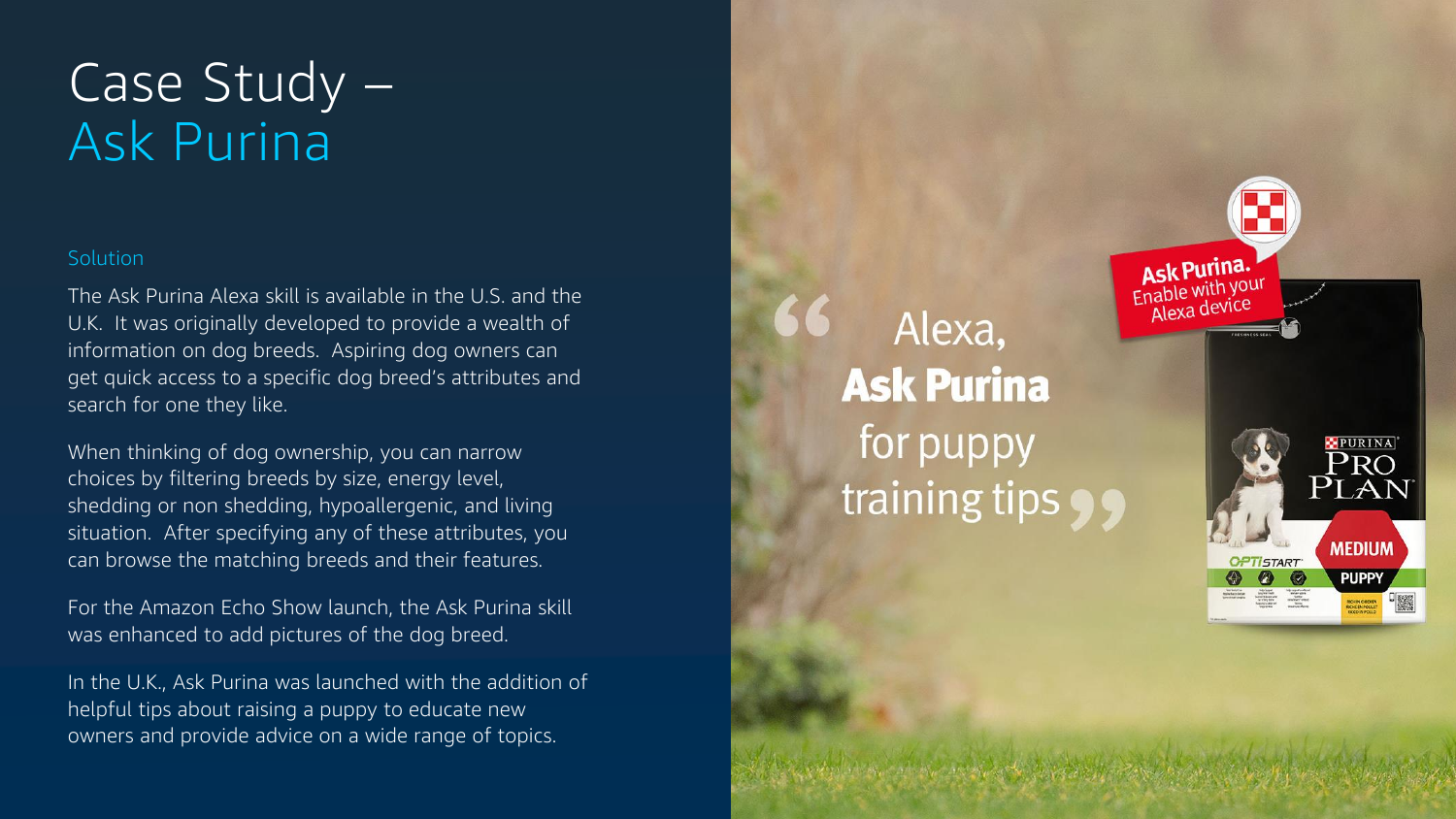# Go-To-Market

### Go -To -Market Approach

Ask Purina embarked on an awareness campaign, on their website, during the National Dog Show as Platinum Sponsor. They also drove engagement via social media and through email campaigns.

In the U.K., Purina sponsors the Westminster Kennel Club Dog Show and presented the Alexa Skill to build their understanding and excitement.

The marketing campaign really started to gain traction with the addition of a flyer in the Kennel Club Puppy Packs sent to all newly registered puppy owners to drive awareness of the Skill.

This was supported with advertising on the Amazon U.K. platform.

### 1. Ask Purina

The Ask Purina skill offers up detailed information on various dog breeds. The brand's goal for the skill is to help aspiring dog owners find the right breeds to fit their needs based on the criteria they provide. Users can use the skill to ask Alexa things like "Tell me which breeds are best with children" and "Find breeds that are good in apartments." The skill reaches users who are likely to use Purina's product as potentially new dog owners who have yet to establish brand loyalty to another dog food. User comments praise the amount of quality information the skill provides and also seem to appreciate its integration with Amazon Echo Show devices.

#### **PG**matters WHY SHOULD YOU SUBSCRIBE TO CPGn • You'll be notified by email when new issues are published<br>• You'll get a special link that takes you directly to the current Home Page • You'll receive special reports targeted to your area(s) of interest . It's FREE and it's EASY -- just click here to sign up no **DIGITAL SOLUTIONS Early February 2020 Nestle Purina Pet Care Tiptoes into Voice Technology By Dale Buss** Tying commerce to the human voice is one of the biggest technological opportunities – and challenges – before CPG<br>companies these days. And as one of the largest pet-food companies in America, Nestle Purina Pet Care has be The company is adopting an effective approach to voice communications with its pet-food-buying consumers. It focused on<br>testing the limits of the technology through Purina brands sponsorship of the National Dog Show, an al Purina is a so-called "Platinum Sponsor" of the show with a huge presence and involvement, so it's a great platform for digital technology experimentation that would enhance the company's important investment there Waltham, Massachusetts-based Mobiquity began working with Nestle Purina on voice technology four years ago, and it began - as many tests of new digital methods do - in a small way. "The only way to get the team to engage – and a great place to start – was just to build internal mind share and awareness<br>and an interest in trying something in voice," said Jonathan Patrizio, principal solutions architec for Nestle Purina "So, we thought about a consumer watching the National Dog Show and seeing a dog breed they knew nothing about. The Number One location for smart speakers now is in the living room; it has moved from the kitchen. What we envisioned was<br>people who might have curiosity about that dog breed and would want to research it, including which do uitable for families and lifestyle Voice queries via Alexa activated visual and audio content that the questioner could access via computer or smart TV.  $\equiv$  THE DOG PEOPLE<sup> $\dot{ }$ </sup> What if Dogs Could Ta

#### **Our Favorite Alexa Pet Skills**

#### **Ask Purina**

Which dog breeds are hypoallergenic? How about dogs that do well in apartments? Now you can quickly find out all your breed-related questions by using Purina's Alexa skill.

To launch the skill, say, "Alexa, Ask Purina" and Alexa will help you discover the perfect breed for you. Get details of a specific dog breed by saying the full breed name, or search and browse dogs that match your search criteria.

### र्दूरें Introducing the NEW FREE **ASK Purina Puppy Skill** for Amazon Echo devices.

#### 66 Alexa, open Ask Purina for daily tips such as

...toilet train my puppy ...exercise my Puppy ...foods to avoid

Gets lots of tips and advice to help your new puppy settle in ✓ Daily tips relevant to your Puppy's age

Download the ASK Purina App today

### **PURINA** Your Pet, Our Passion.

Excerpt from Ask Purina Flyer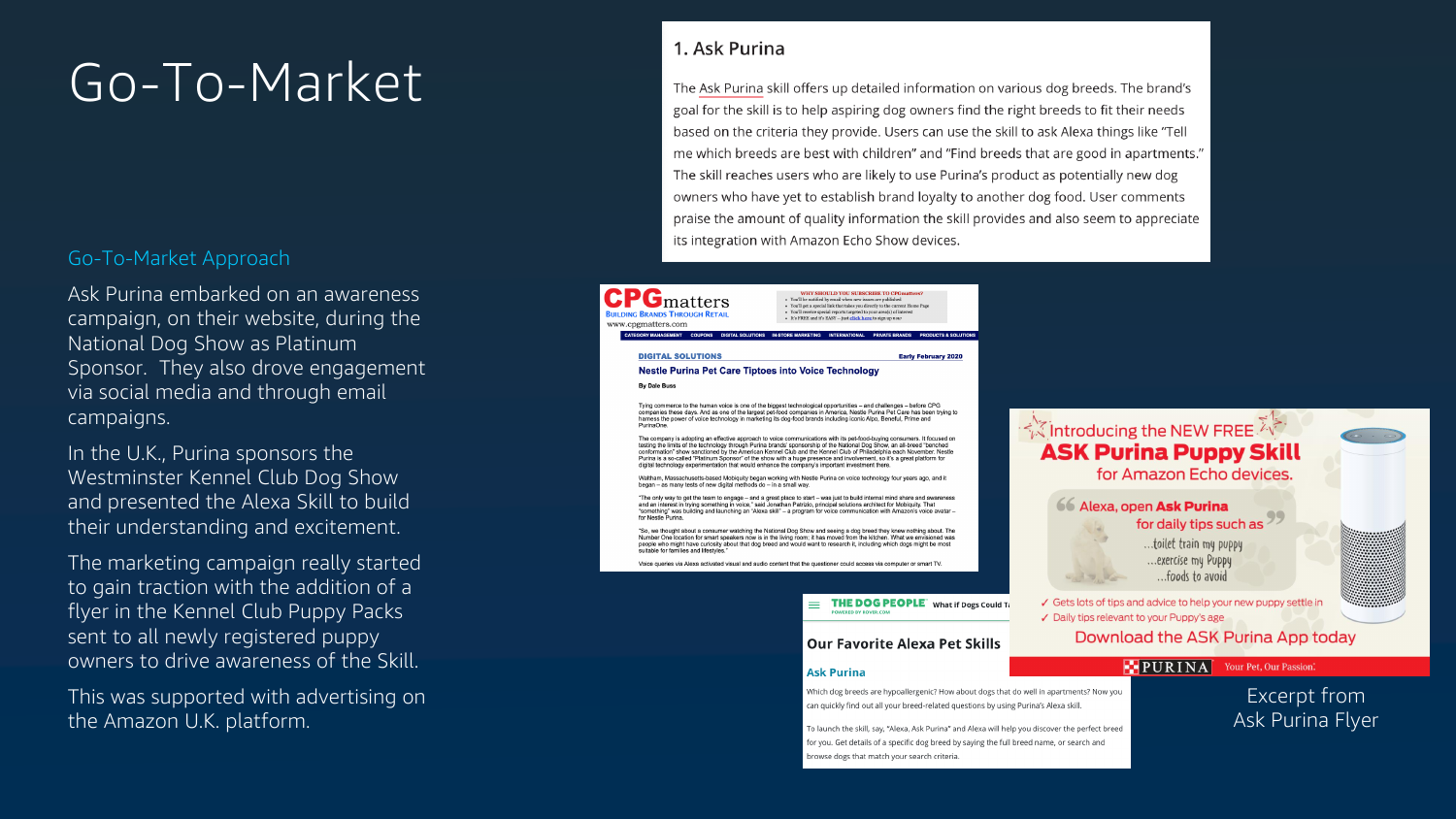# Results



Flyers to new UK puppy owners per month

# 'Growing Pup' packs shipped over 4 months

# Increase in unique customers in 2019

Source: Nestle Purina UK Source: Nestle Purina UK Source: Nestle Purina UK Source: Nestle Purina Alexa Analytics



# Maximum user enablements in 2019

Source: Nestle Purina Alexa Analytics